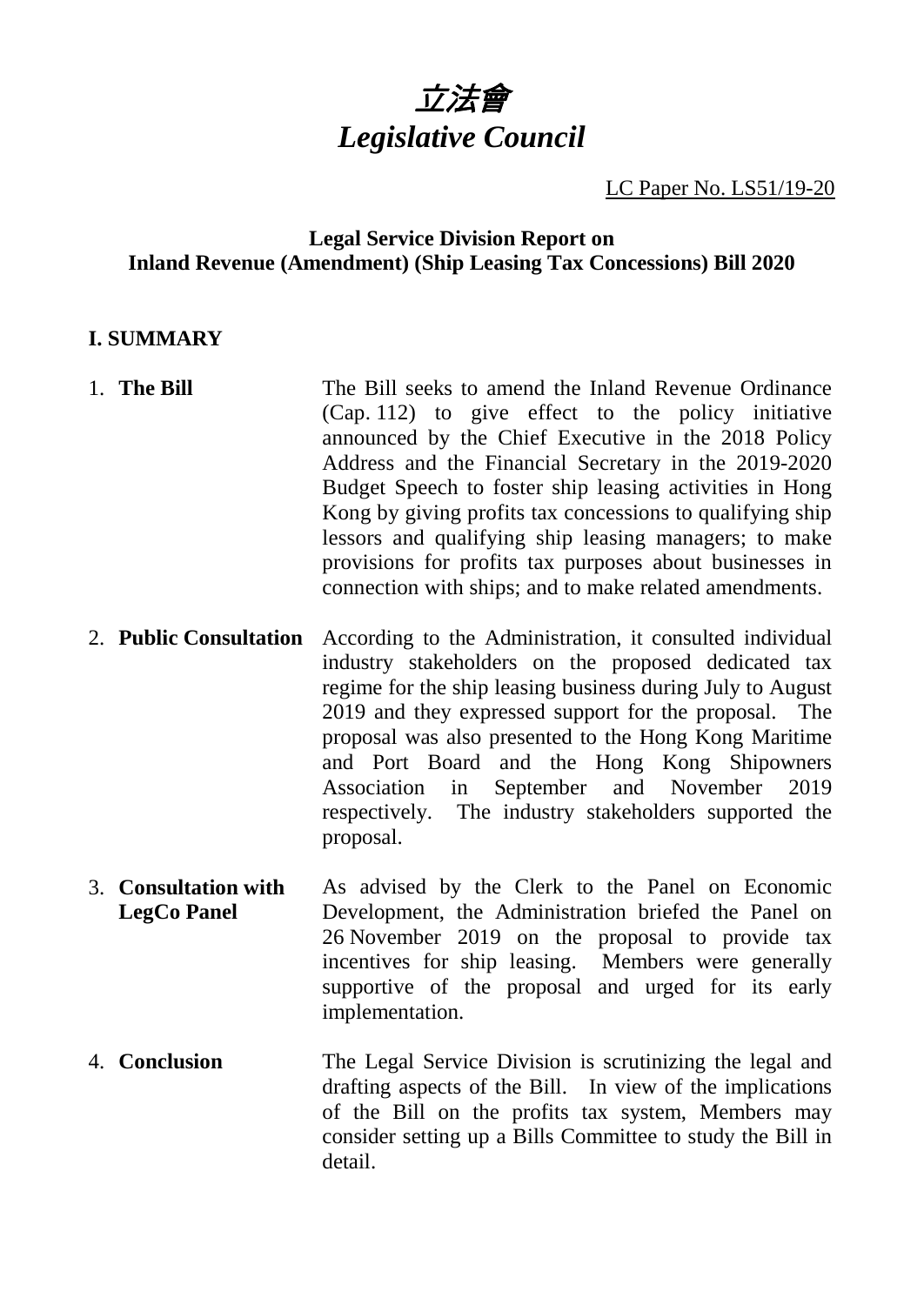# **II. REPORT**

The date of First Reading of the Bill is 18 March 2020. Members may refer to the Legislative Council ("LegCo") Brief (File Ref.: THB(T)PML 30/160/6/1) issued by the Transport and Housing Bureau in January 2020 for further details.

#### **Object of the Bill**

2. The Bill seeks to amend the Inland Revenue Ordinance (Cap. 112) to give profits tax concessions to qualifying ship lessors and qualifying ship leasing managers; to make provisions for profits tax purposes about businesses in connection with ships; and to make related amendments.

### **Background**

3. At present, assessable profits of a corporation arising in or derived from Hong Kong, including those profits arising from carrying on the ship leasing business in Hong Kong, are chargeable to profits tax at the rate of 8.25% (for the first \$2 million of profits) (see section 2(a) of Schedule 8B to Cap. 112) and 16.5% (for profits above \$2 million) (see section 2(b) of Schedule 8B to Cap. 112) for any year of assessment commencing on or after 1 April 2018.

4. The Chief Executive and the Financial Secretary announced respectively in the 2018 Policy Address and the 2019-2020 Budget Speech that the Government will introduce measures to attract ship finance companies to establish their presence in Hong Kong and develop Hong Kong as a ship leasing centre in the Asia-Pacific region. According to paragraph 9 of the LegCo Brief, the Administration proposes to introduce profits tax concessions for qualifying ship lessors and qualifying ship leasing managers to provide a conducive environment for ship leasing business in Hong Kong with a view to enhancing Hong Kong's position as an international maritime and financial centre.

#### **Provisions of the Bill**

5. The Bill seeks to amend Cap. 112 to give profit tax concessions to qualifying ship lessors and qualifying ship leasing managers. The major provisions are summarized in the following paragraphs.

### Proposed tax concessions for qualifying ship lessors and qualifying ship leasing managers

6. The Bill proposes to add new sections 14P and 14T respectively to Cap. 112 to provide for the following profits tax concessions to qualifying ship lessors and qualifying ship leasing managers for a year of assessment commencing on or after 1 April 2020: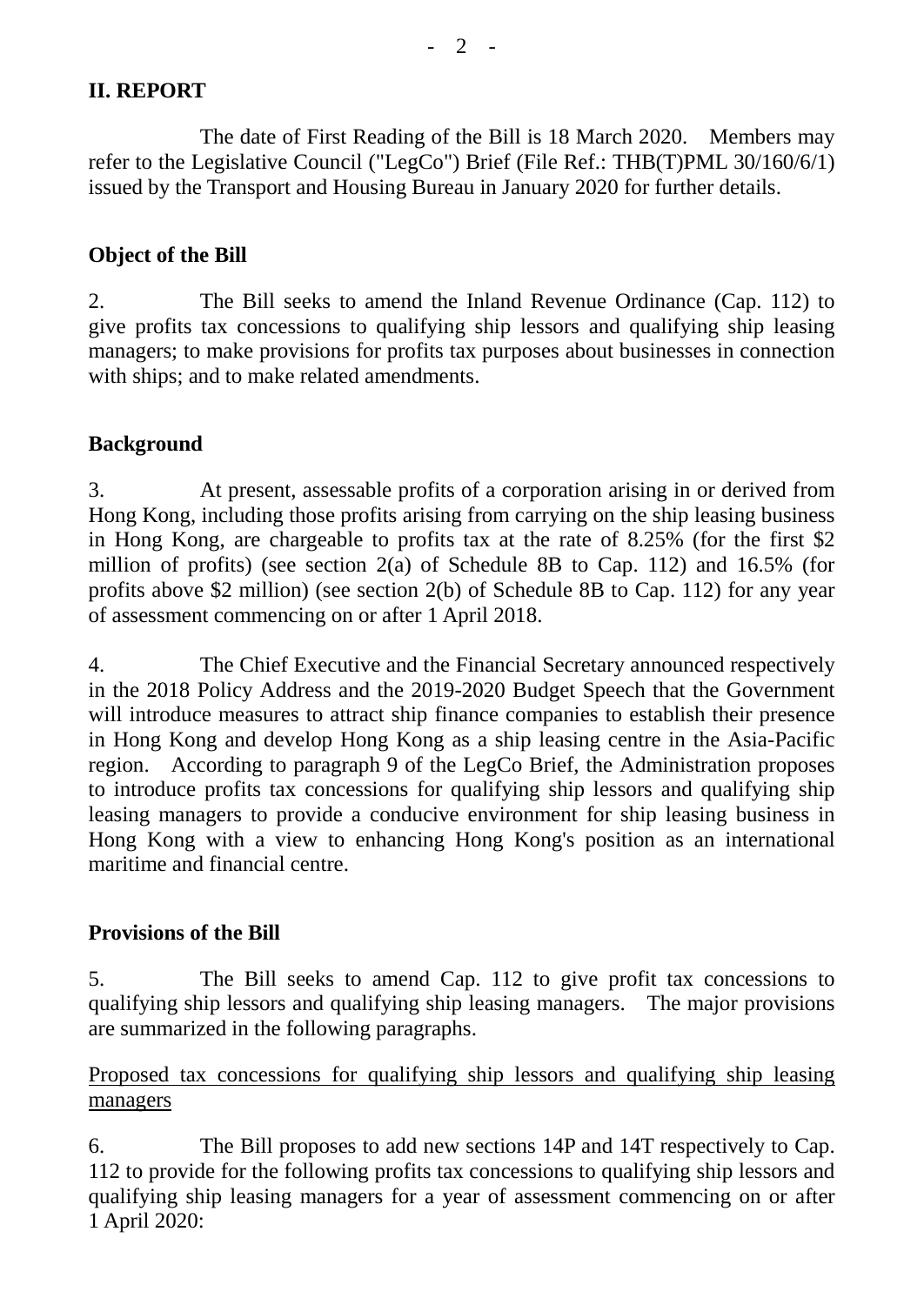- (a) the tax rate on the assessable profits of qualifying ship lessors derived from qualifying ship leasing activities would be 0% (as specified in the proposed new Schedule 8C) and;
- (b) the tax rate on the assessable profits of qualifying ship leasing managers derived from qualifying ship leasing management activities would be (i)  $8.25\%$  (i.e. one-half of the profits tax rate (i.e.16.5%) as specified in Schedule 8 to Cap. 112) if the activity is not carried out for an associated corporation; and (ii) 0% (as specified in the proposed new Schedule 8C) if the activity is carried out for an associated corporation.<sup>[1](#page-2-0)</sup>

7. For the purposes of computation of the assessable profits of a qualifying ship lessor under the proposed new section 14P(1), the net lease payments for operating leases and the net payments of finance charges or interest for funding leases derived from its qualifying leasing activity are proposed to be calculated in accordance with the formula in the proposed new sections 14R(2) and (3) and 14S(2) respectively. The effect of the proposed new sections  $14R(2)$  and  $(3)$  and  $14S(2)$  is that the tax base in respect of an operating lease would generally be equal to 20% (which is the prescribed percentage in Part 2 of the proposed new Schedule 17FA) of the lease payments, after deduction of expenses (excluding depreciation), derived by a qualifying ship lessor. The tax base in respect of a finance lease would be equal to finance charges or interest, after deduction of expenses, received by a qualifying ship lessor.

8. The proposed tax concessions would apply to a corporation that is a qualifying ship lessor or a qualifying ship leasing manager for a year of assessment only if:

- (a) during the basis period<sup>[2](#page-2-1)</sup> for that year of assessment (i) the central management and control of the corporation is exercised in Hong Kong; (ii) the activities that produce qualifying profits for that year are carried out in Hong Kong by the corporation; or arranged by the corporation to be carried out in Hong Kong; and (iii) those activities are not carried out by a permanent establishment outside Hong Kong (proposed new sections  $14P(4)(a)$  and  $14T(5)(a)$ ; and
- (b) the corporation has elected in writing that the proposed tax concession applies to it (proposed new sections  $14P(4)(b)$  and  $14T(5)(b)$ ).

<span id="page-2-0"></span><sup>&</sup>lt;sup>1</sup> "Associated corporation", in relation to a corporation, means  $-$  (a) another corporation over which the corporation has control; (b) another corporation that has control over the corporation; or (c) another corporation that is under the control of the same person as is the corporation (see the proposed new section  $14O(1)$ ).

<span id="page-2-1"></span><sup>&</sup>lt;sup>2</sup> "Basis period" in any year of assessment is the period on the income or the profits of which tax for that year ultimately falls to be computed (see section 2(1) of Cap. 112).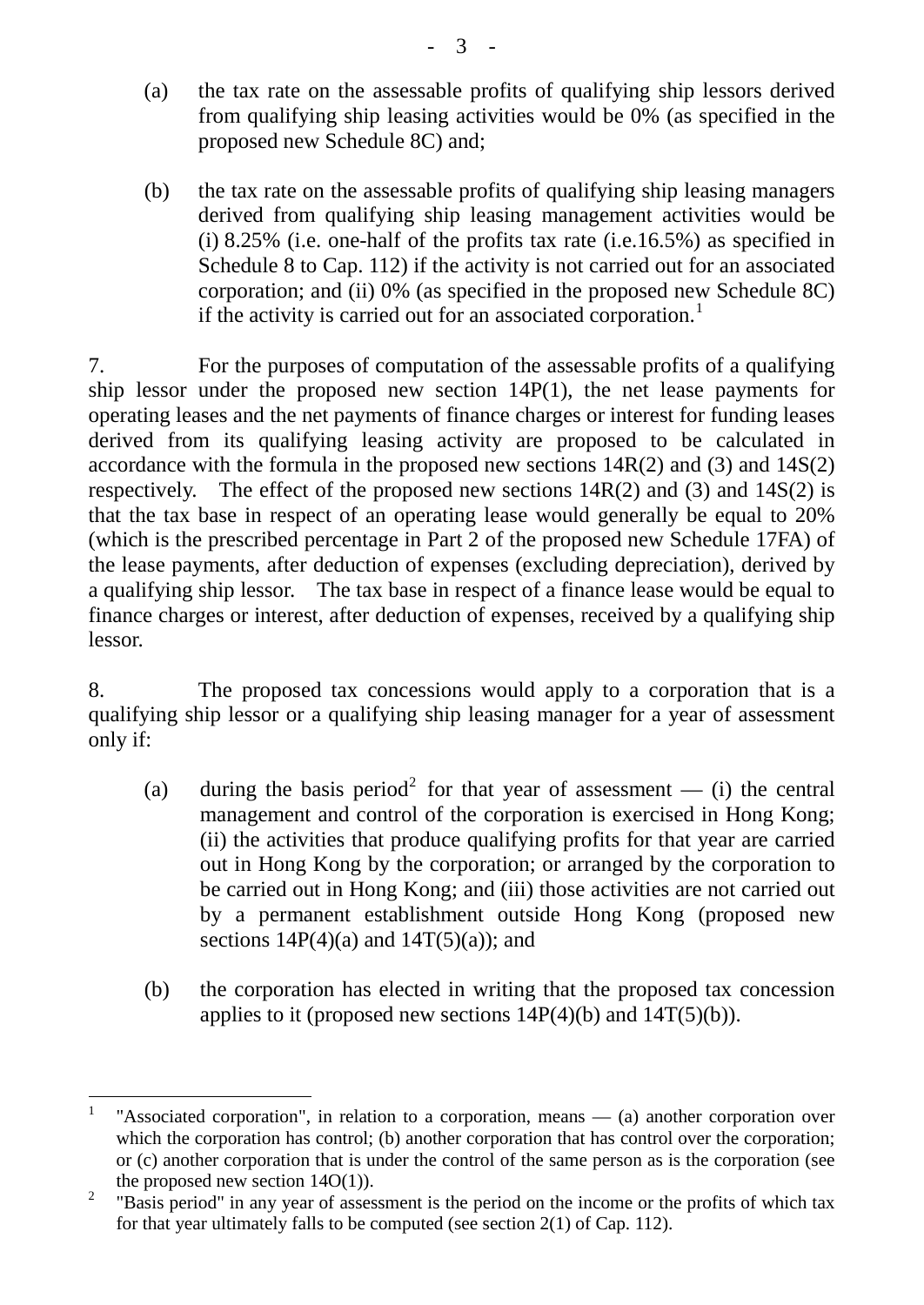*Eligibility as a qualifying ship lessor* 

9. To be eligible as a qualifying ship lessor, a corporation needs to satisfy the following conditions in the proposed new section  $14P(2)$ :

- (a) it is not a ship operator;
- (b) it has carried out in Hong Kong one or more qualifying ship leasing activities as defined in the proposed new section 14O(5) (i.e. the ship leasing activity is carried out in the ordinary course of the corporation's business carried on in Hong Kong; and the ship is of over 500 gross tonnage and is navigating solely or mainly outside the waters of Hong Kong); and
- (c) it has not carried out in Hong Kong any activity other than a qualifying ship leasing activity.

### *Eligibility as a qualifying ship leasing manager*

10. The proposed new sections 14T, 14U and 14V seek to provide for the circumstances under which a corporation may be qualified as a qualifying ship leasing manager. To be eligible as a qualifying ship leasing manager, a corporation should not be a ship operator and needs to satisfy one of the following conditions:

- (a) it has carried out in Hong Kong one or more qualifying ship leasing management activities as defined in the proposed new section  $14O(7)^3$  $14O(7)^3$ and has not carried out in Hong Kong any activity other than a qualifying ship leasing management activity (proposed new section  $14T(2)(b)(i)$  and  $(3)$ ;
- (b) it satisfies the safe harbour rule under which the corporation is required to fulfil certain conditions regarding its ship leasing management profits and ship leasing management assets for the year of assessment concerned under the "1-year safe harbour" (proposed new sections  $14T(2)(b)(ii)$  and  $14U(2)$ , or for the year of assessment concerned and the preceding one or two years of assessment under the "multiple-year safe harbour" (proposed new sections  $14T(2)(b)(ii)$  and  $14U(3)$ ); or

<span id="page-3-0"></span><sup>&</sup>lt;sup>3</sup> Under the proposed new section 14O(7), a ship leasing management activity carried out by a corporation in respect of a ship is a qualifying ship leasing management activity if (a) the activity is carried out in the ordinary course of the corporation's business carried on in Hong Kong; (b) the activity is carried out for another corporation during the basis period of the other corporation for a year of assessment; (c) the other corporation is a qualifying ship lessor for that year of assessment; and (d) the ship is leased by the other corporation to a ship lessor, ship leasing manager or ship operator when the activity is carried out.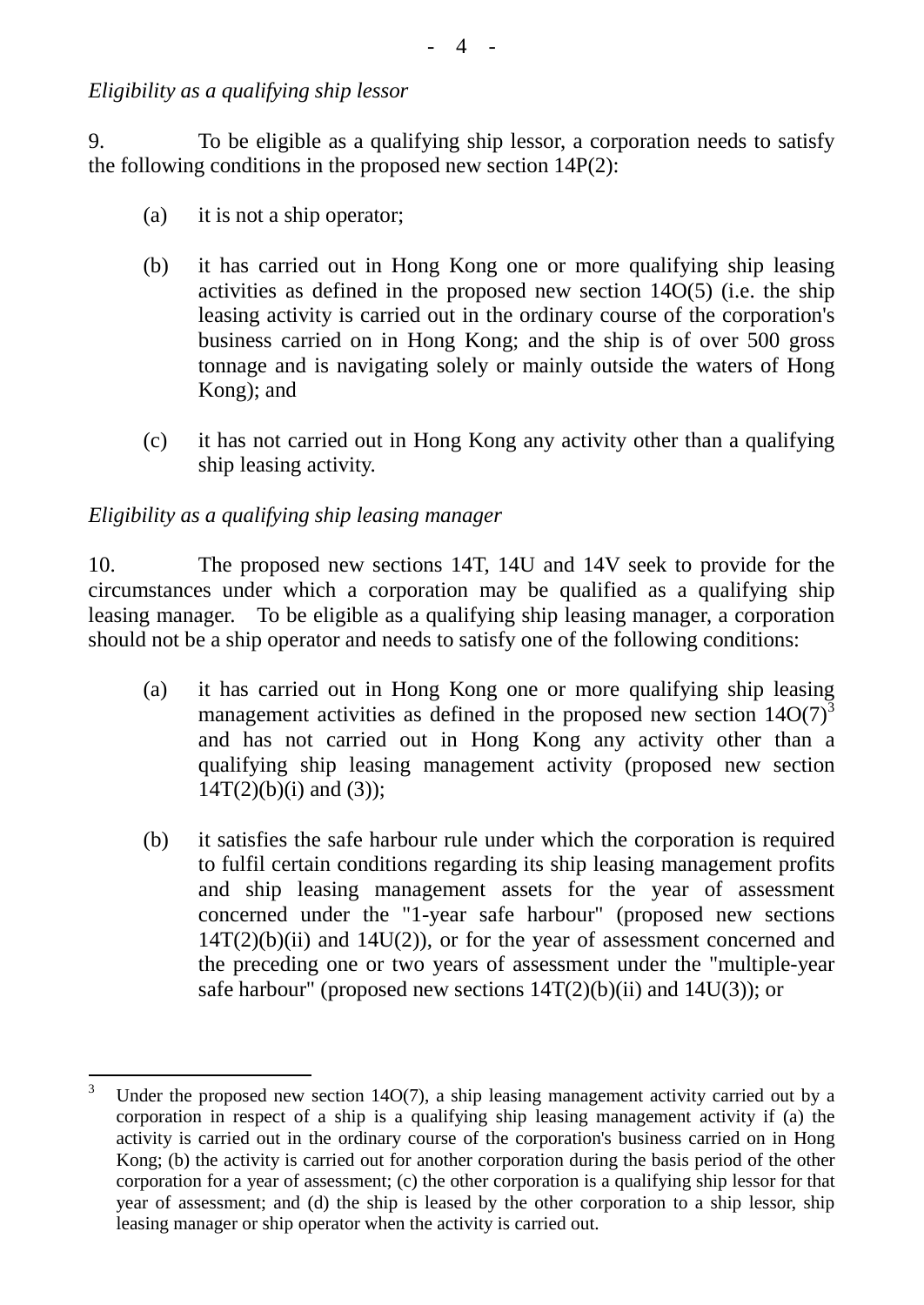(c) it has obtained a determination of the Commissioner of Inland Revenue ("the Commissioner") that the corporation, which is not otherwise qualified, is a qualifying ship leasing manager if the Commissioner is of the opinion that the relevant conditions in (a) or the safe harbour rule in (b) above would, in the ordinary course of business, have been satisfied for the year of assessment concerned (proposed new sections  $14T(2)(b)(iii)$  and  $14V(3)$ ).

#### Safeguards to prevent abuse of the proposed tax concessions

11. The Bill proposes to add new sections 14Y, 14Z and 14ZA to Cap. 112 to prevent avoidance of profits tax by means of the proposed tax concessions. Some of the proposed safeguards are summarized below:

- (a) profits from a transaction between a qualifying ship lessor or a qualifying ship leasing manager and its associates will be assessed by reference to the amount of profits that would have accrued had the same transaction been carried out at arm's length terms between parties which are not associated (proposed new section 14Y); and
- (b) the proposed tax concessions under the Bill would not apply if a corporation that is a qualifying ship lessor or a qualifying ship leasing manager enters into an arrangement which, in the opinion of the Commissioner, has the main purpose, or one of the main purposes, to avoid, postpone or reduce the liability to pay tax under Cap. 112 or under an arrangement made between two jurisdictions affording relief from double taxation (proposed new section 14ZA).

# Deeming certain amount as trading receipts chargeable to tax

12. Clause 6 of the Bill seeks to amend section 15 of Cap. 112 by adding a new section 15(1)(o) and (1E) to deem sums received by or accrued to a corporation from carrying on certain businesses relating to ships as trading receipts chargeable to tax in Hong Kong even if the ships are used outside Hong Kong.

# Other amendments

13. The Bill also seeks to provide for certain consequential arrangements, and transitional arrangements for calculating the qualifying profits for the proposed tax concessions by excluding the relevant sums received by or accrued to a corporation before 1 April 2020 (proposed new Schedule 51).

#### **Commencement**

14. The Bill, if passed, would come into operation on the day on which it is published in the Gazette as an Ordinance.